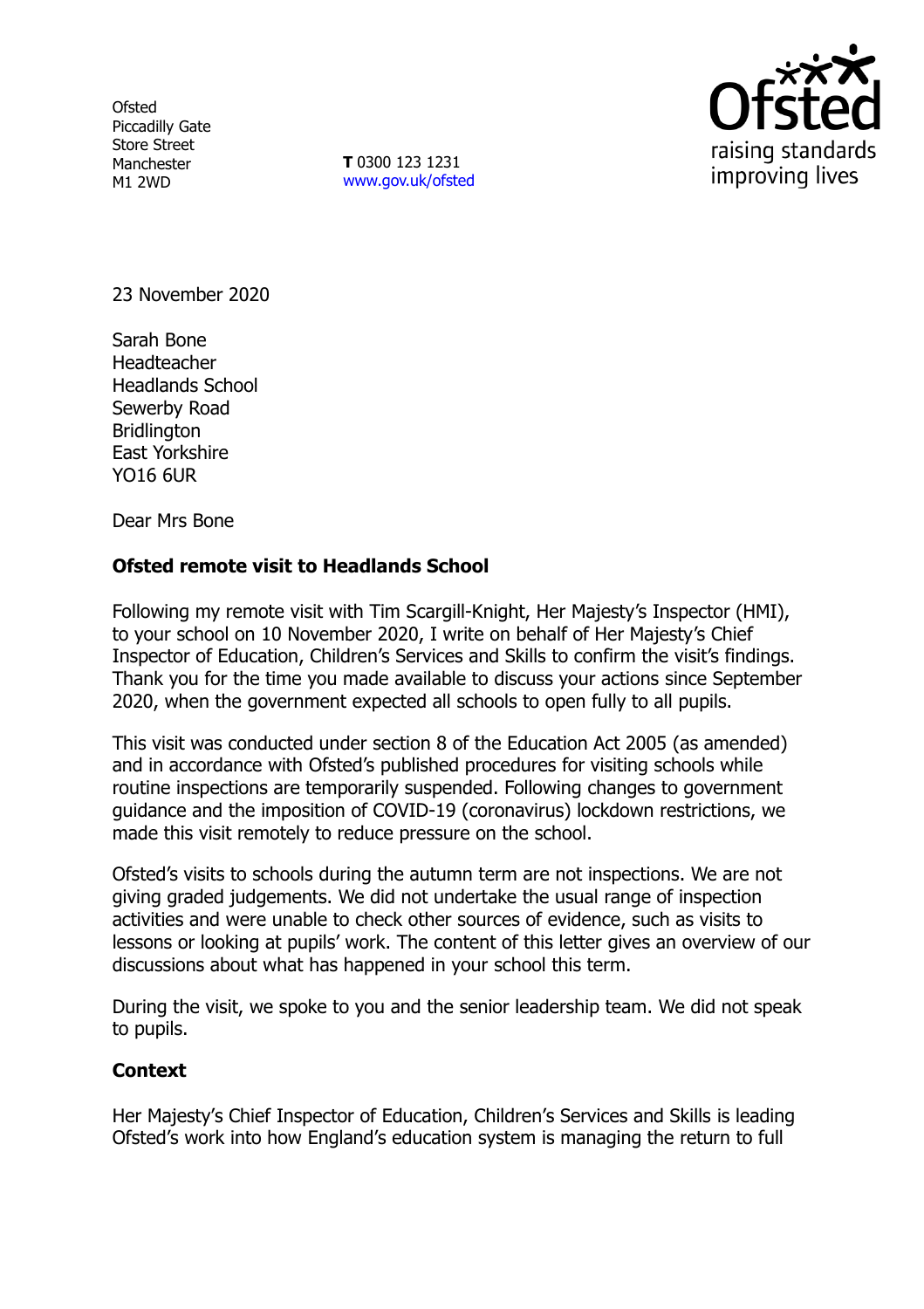

education for pupils, following an extended break in formal schooling due to the COVID-19 pandemic.

In undertaking this focused work, HMI are visiting a broad range of schools. HMI will visit a sample of:

- approximately 1,200 schools across all Ofsted grades (outstanding, good, requires improvement and inadequate)
- maintained schools, academies and free schools, special schools and centres of alternative provision, including those in cities, and coastal, town or rural communities.

The information from this visit will feed into Ofsted's national reporting so that the insights can be shared with the government and the education sector. We did not find any significant concerns during the visit. In such a case, an inspection report would be published on our website and available to parents and carers.

We did not consider your response to COVID-19 during the spring and summer terms 2020, when the school was not open to all pupils.

## **From this visit, inspectors noted that:**

- At the time of the visit, the Year 8 and sixth-form 'bubbles' were selfisolating. This meant that 327 pupils were learning remotely. The Year 10 bubble closed previously, so more than half of your pupils have worked at home for up to ten days since the start of term.
- You explained that pupils in Years 7 to 10 are studying the usual range of subjects that make up the school's curriculum.
- Teachers have identified the starting points of the pupils new to the school in Year 7. Learning tutors go into lessons to support pupils with special educational needs and/or disabilities. Other professionals visit school to work directly with all pupils who have an education, health and care plan.
- $\blacksquare$  The deputy headteacher met with Year 11 pupils to review pupils' earlier options for examination subjects. Their parents were also consulted. You told us that 50 Year 11 pupils decided to drop one of their examination subjects to give them more time to focus on their studies in other subjects.
- Some Year 13 students have chosen to repeat Year 12 completely. Other sixth-form students have chosen to repeat their Year 12 learning in some subjects.
- When pupils are self-isolating, teachers stream online lessons that match that day's timetable. If two siblings are self-isolating, they both need access to a device so that each pupil can join in with their lesson. You have provided